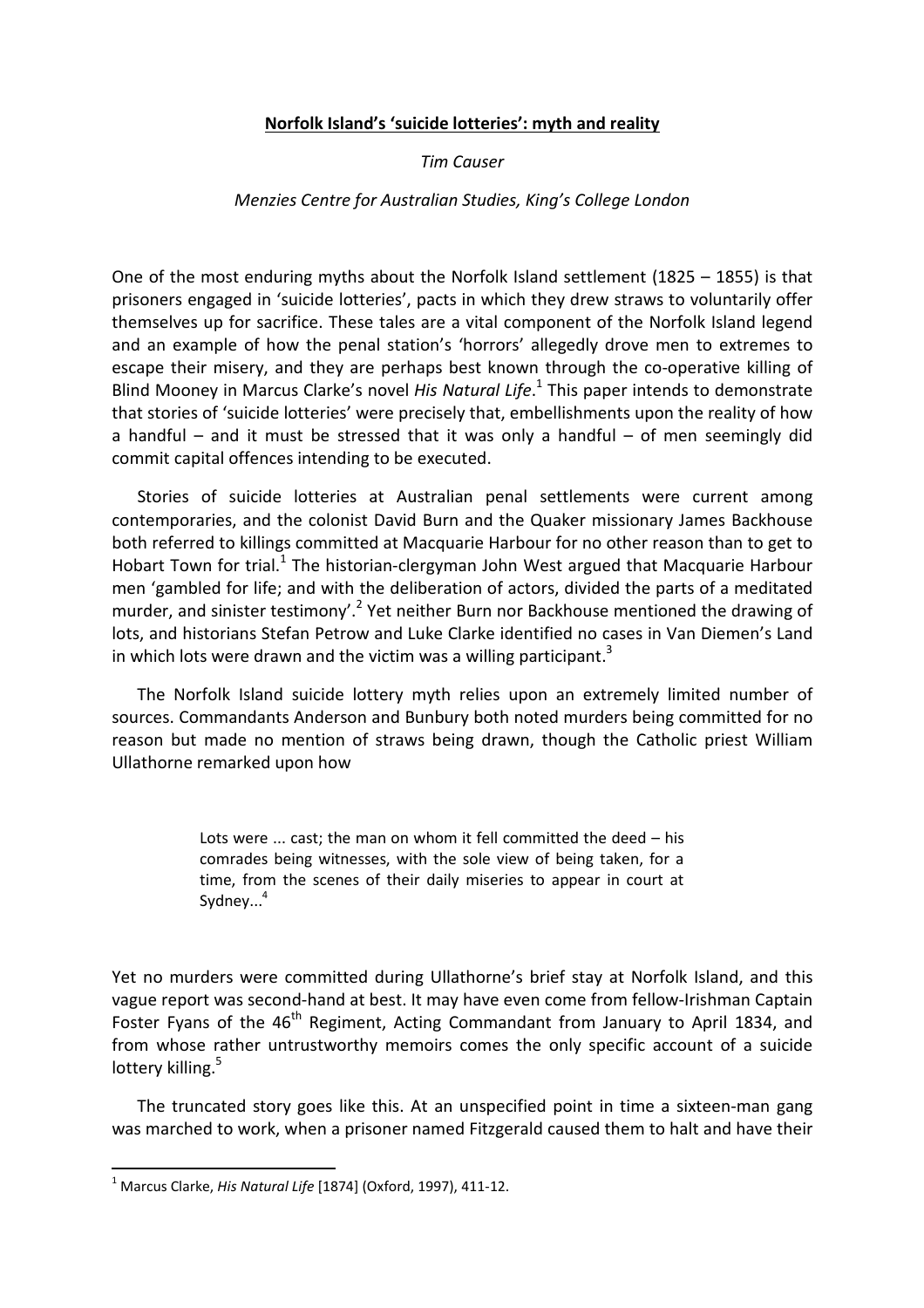overseer handcuffed. Fitzgerald addressed the rest of the men, with 'sixteen straws in my fist; the long straw will gain a prize, and the short will be his mate...' A draw was made, leaving Fitzgerald with the longest straw and Patrick Larkins with the shortest. These two drew again, and Fitzgerald – very conveniently – was marked for death and disembowelled, dying two days later.

According to Fyans the entire gang were sent to Sydney for trial at the Supreme Court and six men were later executed. This tale, given such prominence by Robert Hughes's *Fatal* Shore, is the main basis for the suicide lottery stories.<sup>[6](#page-8-5)</sup> Those writing about Norfolk Island post-Hughes generally take his version at face-value without investigation, and it is stated as an unproblematic fact that such killings occurred, and relatively frequently so.<sup>[7](#page-8-6)</sup> Norfolk Island's reputation is so bad that there is no question that this might be untrue.

I would argue that the Fyans tale is false distorts our understanding of what might be better termed 'state-assisted suicide', and the history of Norfolk Island in general. It is a story which can be deconstructed easily:

- Fyans was stationed at Norfolk Island in 1833 and 1834, and so could only have referred to the killing of either John Doolan or Patrick Sullivan. Both of these occurred in 1833, yet their particulars do not remotely match his story.
- There was no man by the name or approximate name of Patrick Larkins at Norfolk Island at this time.
- No convict named Fitzgerald was recorded as dying at Norfolk Island; a Peter Fitzgerald was stabbed in his hut during 1830, but he survived.
- There was no reason to give the men pseudonyms, though Fyans wrote his memoirs in his dotage and when the convict legend was at its height.
- No such incident was mentioned in the commandant's reports to Sydney, who was duty-bound to report all convict deaths.
- No trial was recorded in the colonial press, which lapped up sensational tales of Norfolk Island and printed court proceedings at length.
- There was no mention in the detailed diary of Aaron Price, who always remarked upon the circumstances of murders.

To add further to the sense of suspicion, Fyans claimed the Fitzgerald killing was bookended by two other motiveless murders: beforehand a convict killed a fellow by 'striking him with a spade on the crown of his head', and afterwards an overseer was struck with a mattock 'without any provocation['.](#page-8-7)<sup>[8](#page-8-7)</sup> These two 'murders' simply did not occur either.

My contention is that the drawing of lots was an embellishment added by middle-class observers seeking to further condemn the character of men who committed such attacks, men already regarded as thoroughly 'depraved' purely by being at Norfolk Island. This denies the importance of the killings, ignores any thought processes, and allows them to be dismissed merely as the actions of the degraded ground down by a sadistic penal regime.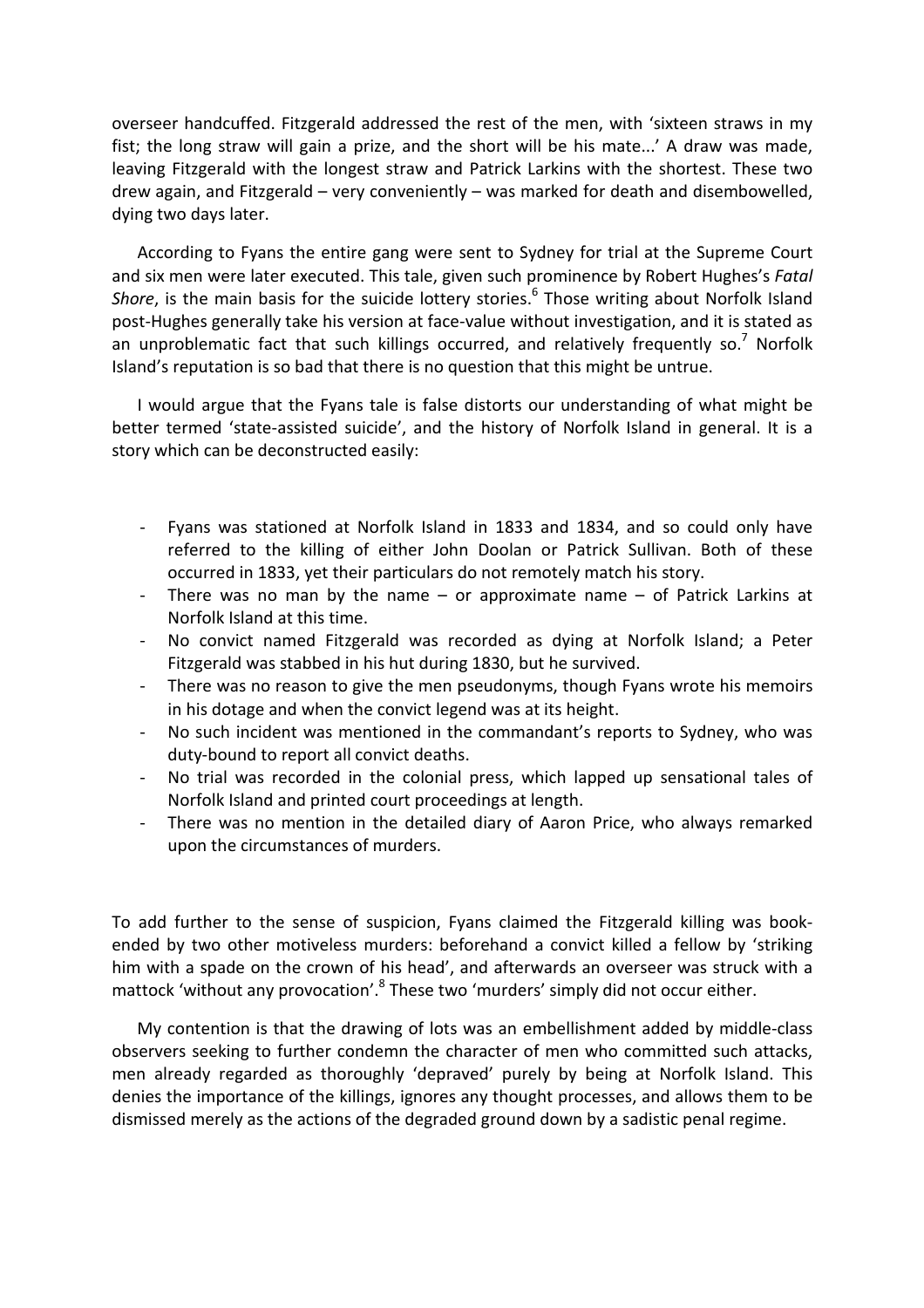\* \* \* \* \* \*

Prior to 1833 there was no mechanism by which to hold capital trials at Norfolk Island. The 1825 settlement regulations stated that any murder suspects, depositions and necessary witnesses were to be forwarded to Sydney, which caused great inconvenience and expense.<sup>[9](#page-8-8)</sup> As early as October 1829 it was reported that an attempted murder took place purely for the means of 'getting together several notorious characters in order to take the vessel by which they might be conveyed'.<sup>[10](#page-8-9)</sup> Yet contrary to 'suicide lottery' stories, there was no group agreement that one of a number should die; instead the victims of murderous assaults were always either selected at random or were unpopular convicts and/or minor officials. Adam Oliver – described as a '[c]ruel, vindictive overseer' – fitted both criteri[a.](#page-8-10)<sup>[11](#page-8-10)</sup> The gang who attacked him in October 1830 intended to murder their usual overseer, William Jacquemend, but he was elsewhere and the widely disliked Oliver instead fell victim.<sup>[12](#page-8-11)</sup> Indeed, as he set about Oliver with a reaping hook, James Murphy was heard to exclaim: '[y]ou b[ugge]r. I've settled you now'. $^{13}$  $^{13}$  $^{13}$ 

On the single occasion in which lots were seemingly drawn – when John McDonnell and Francis Mullen attempted to kill Thomas Smith in 1831 – the victim was certainly no willing participant. As McDonnell explained in court, attacking Smith

> was for the purpose of getting up to Sydney, that they might have some chance of escaping from the gaol or hulk, but not with intent to murder. They drew lots [to see] who was to commit the offence ... McDonnell hoped the Judges would represent the tyranny of Colonel Morisset to the Governor.<sup>[14](#page-8-13)</sup>

This was a rather curious protest, though McDonnell had little apparent desire to end his life: during the voyage back to Norfolk Island for his execution a file was found in his possession.

James Burrows killed John Dursley – again at random – in December 1835, animated by 'a general feeling of wretchedness, from which, by some means or other, he must rid himself<sup>'.[15](#page-8-14)</sup> Alleged suicidal intent in the actions of others is, however, difficult to gauge. The murderers of Adam Oliver 'immediately gave themselves up' without a struggle, while John Welsh claimed he stabbed Peter Fitzgerald out of a desire to die alongside his close friend John Cook, who was committed for trial for killing Oliver.<sup>[16](#page-8-15)</sup>

Charles Bamfylde, Thomas Morrison, George Marshall and John Ward were charged in January 1832 for attempting to kill Timothy Carroll. Morrison and Marshall stated their hopes to 'go up to Sydney with the Mob ... and try to get our liberty', though Marshall also remarked that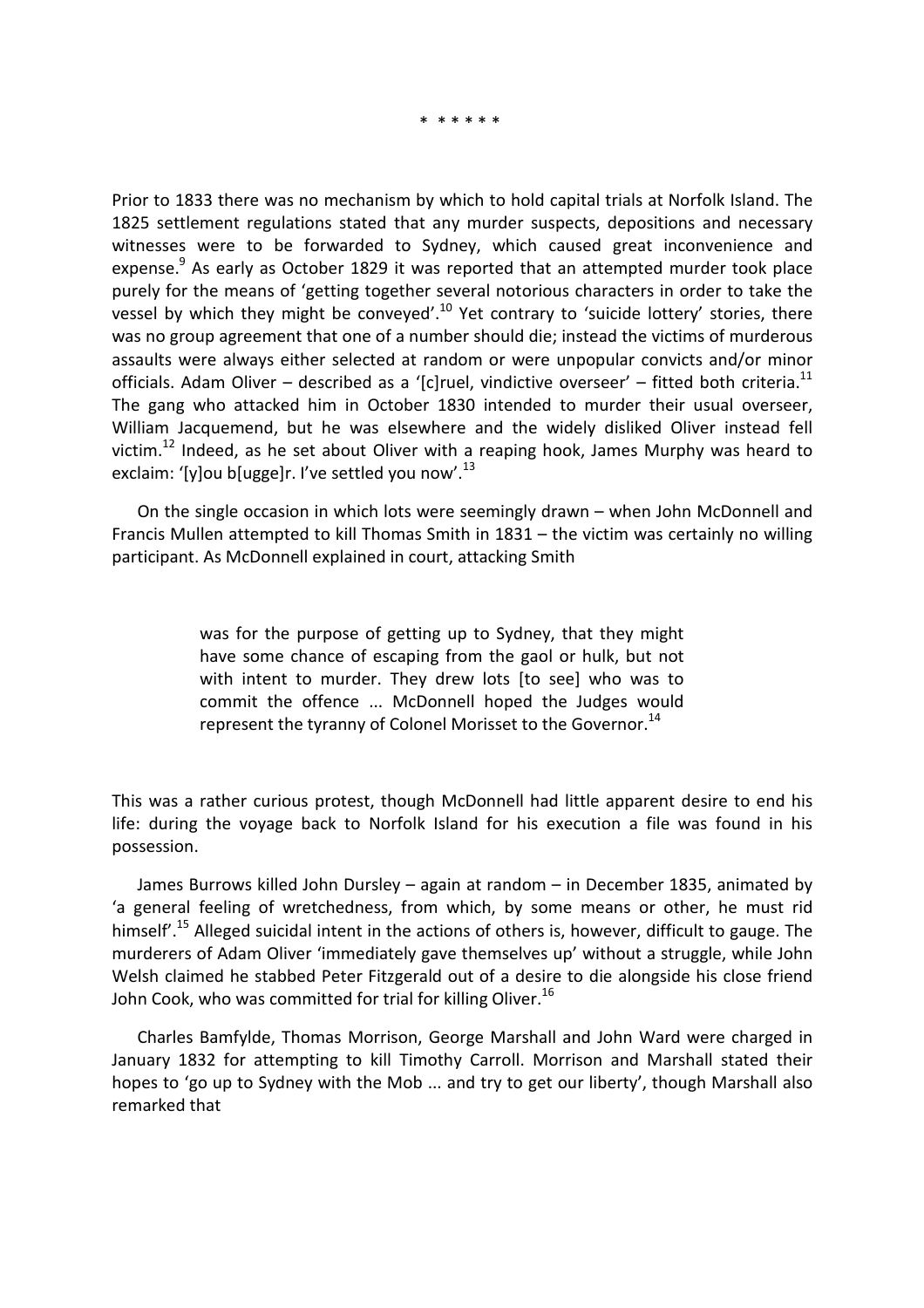he would sooner die an unnatural death at Sydney than die in a bed at this place, that he would sooner be with the Dutch, French, at Moreton Bay or any other place than at this Settlement, when he came to think of himself wearing Irons for his natural life.<sup>[17](#page-8-16)</sup>

Marshall was seemingly willing to risk execution than remain at Norfolk Island a moment longer.

The convict overseer Thomas Eaton Jones was seriously injured by George Byford and William Collins on 4 July 1832. Previously at Moreton Bay, Byford was sent to Norfolk Island for attempted murder which led Morisset to conclude he was 'bent on assassination', his only motive being 'to get up to Sydney ... he has nothing to complain of but that he wishes to be hanged.<sup>'[18](#page-8-17)</sup> This seems to have some credence as on the voyage to Norfolk Island Byford told a fellow convict that 'before he was here long he would Kill some Bloody Dog to get up [to Sydney] again', and he was at Norfolk Island for barely four months before attacking Jones. However, Byford's wish was not granted, as both he and Collins were flogged and ironed instead.<sup>[19](#page-8-18)</sup>

Finally, John Doolan was killed on the evening of 19 May 1833 by Thomas Reilly and William Bolton, and convict constable Patrick Sullivan met his end two months later at the hands of Matthew Connor and James Reynolds. Reilly believed Doolan 'ought not to live' after his evidence at a murder trial saw four men executed. Morisset, however, believed Reilly's open confession to be the action of man who was 'either insane or pretends to be'.<sup>[20](#page-8-19)</sup> In the Sullivan case, the evidence shows that the entire gang – victim apart, of course – 'had previous knowledge of the Crime to be committed and not one of them gave the least assistance as they all expected to go up to Sydney either as Witnesses for the Crown or the prisoners'.<sup>[21](#page-8-20)</sup> This may well have been the killing upon which Fyans based his suicide lottery story, but the reality is far different to the myth.

\* \* \* \* \* \*

The murders of Doolan and Sullivan prompted the authorities into action, although Morisset had suggested trying murder suspects at Norfolk Island itself after Adam Oliver's death in 1830. The colonial authorities appeared wary of concentrating further power into the commandant's hands, and an experiment was made in 1831 of returning Mullen and McDonnell to Norfolk Island after their trial – to wear irons for life and to be executed respectively – to demonstrate the futility of committing crimes to be sent to Sydney.<sup>[22](#page-8-21)</sup>

This lesson went unheeded, as the attacks of 1832 and 1833 saw Morisset repeatedly argue such assaults would not be stopped until there was machinery to try men capitally at Norfolk Island, an opinion to which Chief Justice Francis Forbes lent his support.<sup>[23](#page-8-22)</sup> The law was altered accordingly, and Judge James Dowling of the Supreme Court was sent out in 1833 with a prosecutor, defence barrister and jury to try the men committed for trial, with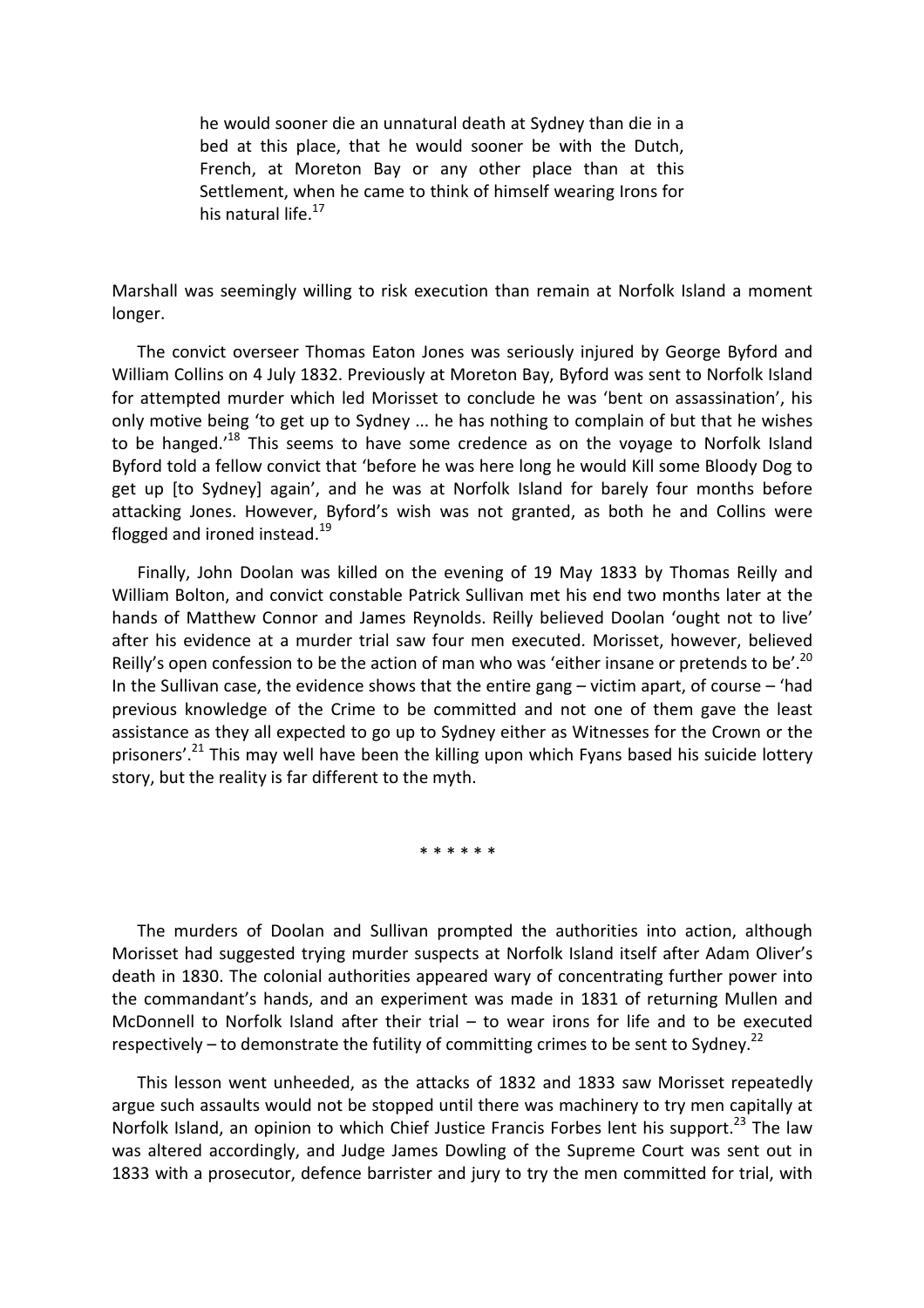orders to make executions 'as impressive and admonitious ... as possible'.<sup>[24](#page-8-23)</sup> Contemporaries assumed that empowering a capital court to sit at Norfolk Island would immediately, in the words of the *Sydney Herald*, 'check the diabolical murders that are constantly taking place at the penal settlements'.<sup>[25](#page-8-24)</sup> In the short term, they were to be disappointed: the 1835 killings required the presence of another commission headed by Solicitor-General John Hubert Plunkett.<sup>[26](#page-8-25)</sup> There were subsequently no more murders at the Island until 1842, though this was more likely due to the passage of the 1838 'Act for the Conditional Remission of Sentences of Convicts Transported to Norfolk Island and Moreton Bay', which allowed prisoners to apply for indulgence and reduction of sentence after serving between a year and five years. $^{27}$  $^{27}$  $^{27}$  Prior to the Act, the men served between five and upwards of ten years before there was any hope of returning to Sydney.<sup>[28](#page-8-27)</sup>

Evidence of suicidal intent in post-1842 murders is less clear. Stephen Brennan stabbed Patrick Lynch in the heart on 17 April 1842 following an argument and though it was not mentioned in the depositions taken at the Island, in Sydney Brennan insisted he had 'made his mind up to die, and the sooner the better'.<sup>[29](#page-8-28)</sup> George Brownsell and the almost blind Edward Mooney's attack upon 75 year-old John Brown in 1843 was motivated by revenge, as Brown had charged Mooney with 'unnatural practices with another blind wretch'. Brown's injuries were minor, though Maconochie reported Brownsell was 'utterly reckless' and 'weary of his life, and willing on the shortest notice, and on the slightest inducement, to attempt to take another'.<sup>[30](#page-8-29)</sup>

William Westwood, one of instigators of the 1846 riot, might also be suspected of committing murder with suicidal intent. He wrote from his condemned cell of his weariness 'of the miserable existence I was leading' and how he intended to kill Stipendiary Magistrate Samuel Barrow, but had to settle in the end for a few constables.<sup>[31](#page-8-30)</sup> In Barrow's account of a remarkably cordial conversation with Westwood, the prisoner claimed he:

> became careless and reckless of Life I felt that the death I am going to suffer could be preferable to Norfolk Island for Ten years it is too long a time for any man to do. $32$

However, that a file was smuggled into gaol which almost facilitated the escape of Westwood and the other rioters suggests his claims might be viewed more sceptically.<sup>[33](#page-8-32)</sup> Finally, that Michael Sullivan offered no defence in court after killing Joseph Payne might suggest he was willing to die, but there is no supplementary evidence to make any firm conclusio[n.](#page-8-33) [34](#page-8-33)

So, why would men choose to commit murder rather than suicide? Despite lurid tales of men constantly killing themselves at Norfolk Island to escape their suffering, the extremely low suicide rate should be borne in mind. There were three recorded attempted suicides, and only two men died by their own hand. The first was an unidentified man who absconded to Phillip Island in 1826 and threw himself over a cliff when pursued by the military, while the second was William Edwards *alias* Alexander Lockaye. He absconded from New South Wales to the Cape but was recognised and returned to Sydney, from where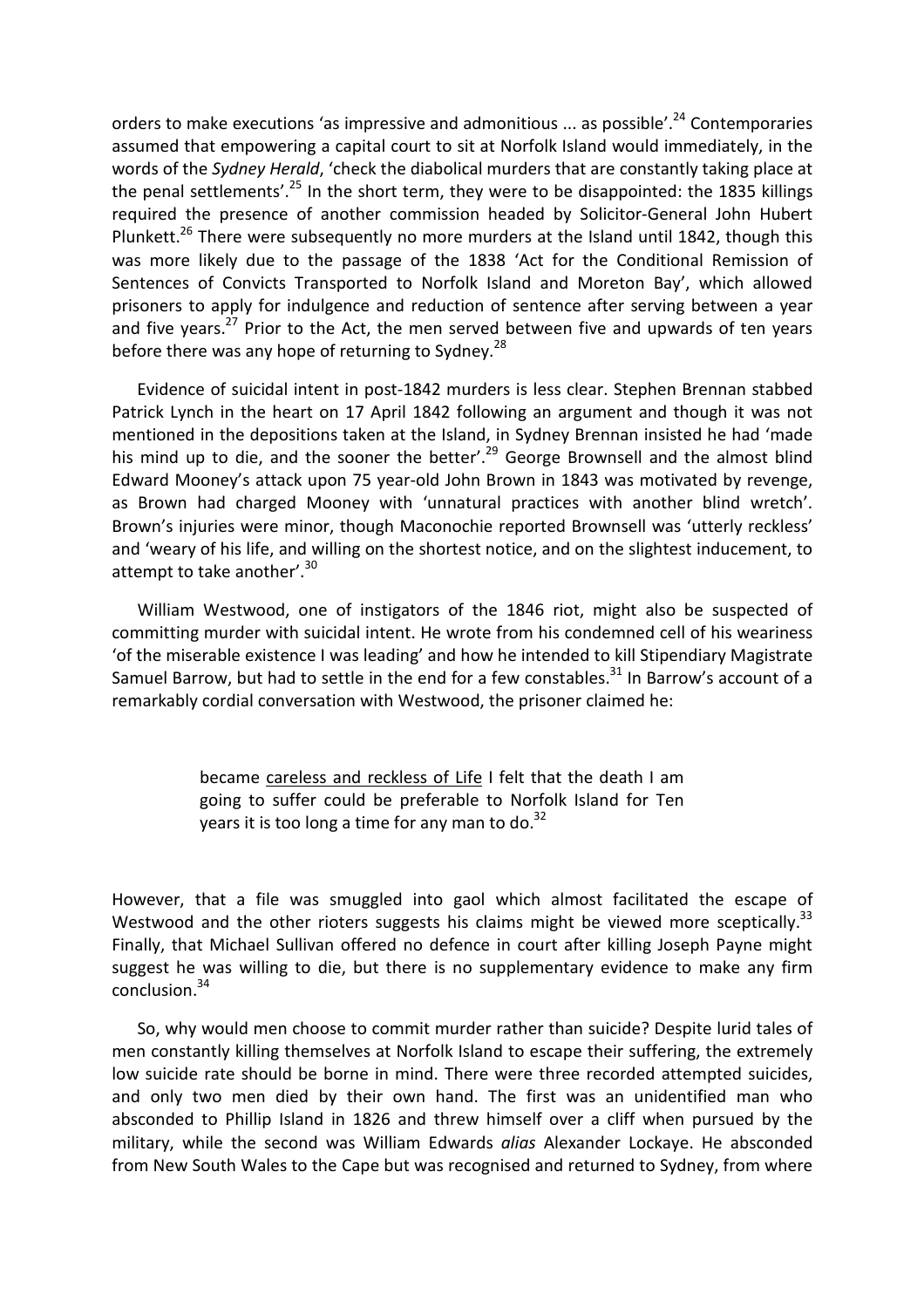he was forwarded to Norfolk Island as an absconder. Within three months, and in a 'state of the deepest dejection', Edwards hanged himself in his hut. $35$ 

The historian Pieter Spierenburg suggests public executions 'must have had a greater appeal to persons contemplating suicide', with the gallows ritual allowing a 'dramatic end' to life.<sup>[36](#page-8-35)</sup> Spierenburg further argues that the motive for suicidal persons positively seeking execution were due to '[s]cruples against suicide' and I would similarly argue that convict religiosity should not be discounted as an impulse for murder over suicide, despite Allan Grocott's simplistic conclusion that prisoners were largely 'practical atheists['.](#page-8-36)<sup>[37](#page-8-36)</sup> It is often suggested that only Catholics committed murder through an aversion to suicide, whereas in reality almost half of those involved were Protestant.<sup>[38](#page-8-37)</sup> Denominational distinction is largely irrelevant: suicide carried powerful social stigma and invited eternal damnation in the minds of nineteenth-century working class people, whereas murder was a sin of which someone might be absolved. Luke Clarke persuasively argues that men convicted of suicidal murders – and the working classes to which they belonged – largely believed in and were familiar with the tenets of religion even if they were not outwardly devotional, and that the decision to prefer murder-suicide over suicide was 'not necessarily inconsistent with Christian rationalisation'.<sup>[39](#page-8-38)</sup>.

Indeed, there is evidence that convicts were averse to suicide for explicitly religious reasons. Though 'heart sick of my own existence', Laurence Frayne could not bring himself to

> take away my own life with my own hands: which I well knew were given me to procure food & nourishment for my body & make that life a comfort ... this I also knew was the <u>Gift of God</u>[.](#page-8-39)<sup>[40](#page-8-39)</sup>

He did, however, consider murdering Commandant James Morisset, and for that he might be absolved. James Murphy, John Cook and William Bubbe all ascended the gallows in Sydney reading a hymn which ended:

The hour's arrived – consigned to death,

I own the just decree;

Saviour! With my departing breath

I'll cry remember me!<sup>[41](#page-8-40)</sup>

This was undoubtedly part of the execution ritual's demand for visible penitence, but the *Sydney Gazette* of 15 January 1831 printed a letter written by Cook to a friend at Norfolk Island, in which he rejoiced that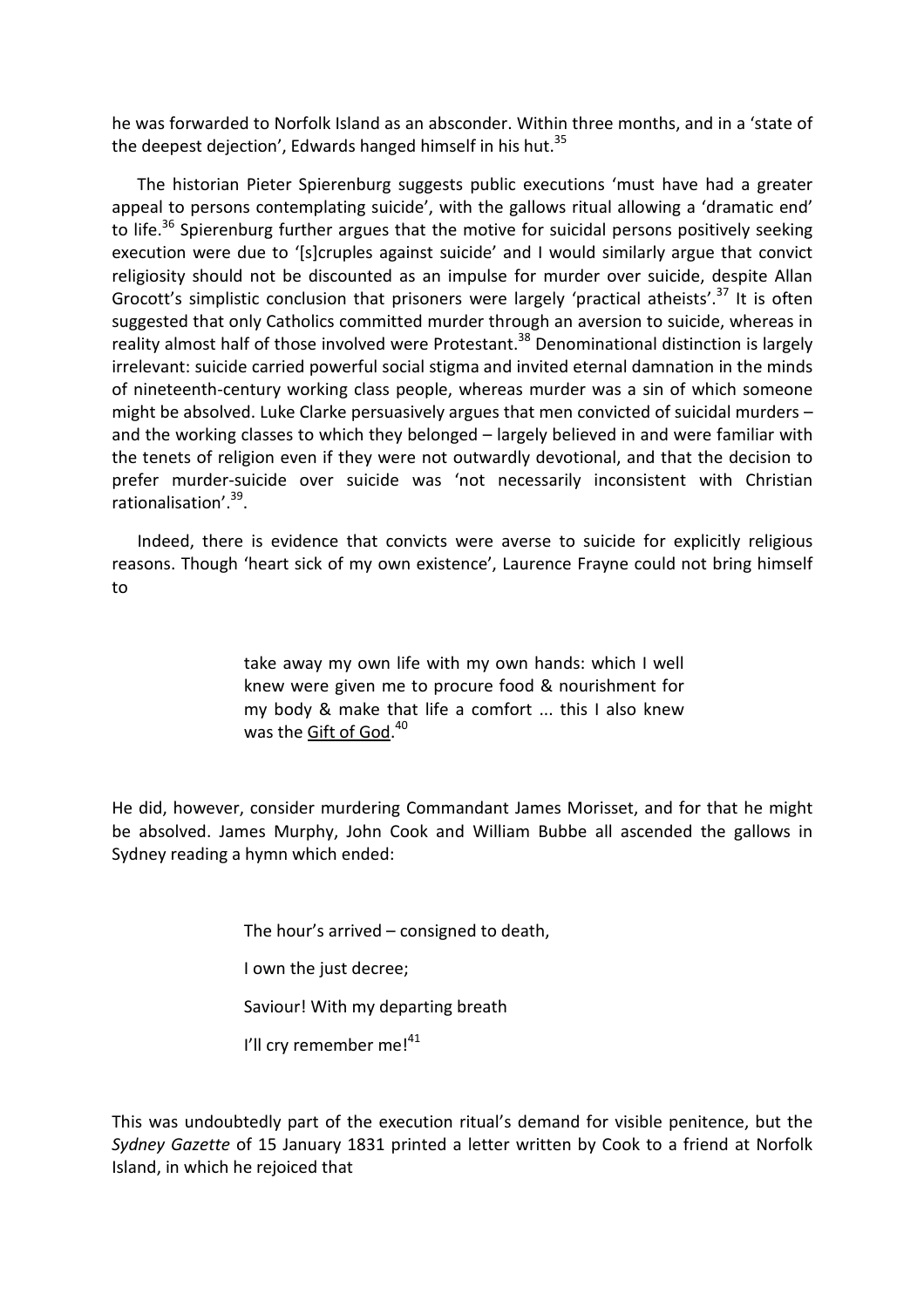I am so far convinced that there is an eternal happiness for the truly penitent, redeemed sinner, that I can at this moment look forward with a cheerful hope to the hour of my departure ... Oh happy thought! Oh, cheering prospect! That such as you and I should not only be forgiven our unequalled sin, but that the celestial angels should smile at the deed, and welcome us to partake of their blissful and never-ending happiness.<sup>[42](#page-8-41)</sup>

That Cook committed murder meant he might become a 'redeemed sinner' whereas no such hope was available had he killed himself. Condemned men were extremely likely to be responsive to clergymen as the prospect of eternity beckoned, but Cook's religious conviction appears to have been unfeigned.

\*\*\*\*\*\*

Robert Hughes's reliance upon the Fyans account in *The Fatal Shore* has seen the extremely dubious theory that 'suicide lotteries' occurred at Norfolk Island put forward. Authors have followed the Hughes interpretation but given no further examples or context - surely if they were so common, there must have been a record of them somewhere? Capital offences committed with apparent suicidal intent are an important part of Norfolk Island's history, but they need to be understood more fully. It should be recognised just how rare they were, that 'suicide lotteries' are embellishments upon actual cases of state-assisted suicide and repeating the myth only reinforces the sensationalised interpretation of Norfolk Island's history.

It is also important to remember that murder-suicides, as Luke Clarke argues, were not a uniquely a Norfolk Island, or even an Australian phenomenon. There is evidence of their occurrence in nineteenth century Germany, France, Finland, Norway, United States and England, as well as early-modern Sweden.<sup>[43](#page-8-42)</sup> Indeed, the historian Arne Jansson reveals that suicidal murders were fairly common in Stockholm after the 1670s, to the point where an ordinance was passed in 1754 against suicidal murder. $44$  Very few recognise that these murders occurred elsewhere and could be rationalised, which is perhaps a more challenging thought than clinging to the seemingly comforting notion that these were acts of 'bad' or 'depraved' men driven to extremes by hellish penal settlements.

<sup>1</sup> David Burn, *A Picture of Van Diemen's Land* [1840-41] (Hobart, 1973), 62-63; James Backhouse, *Narrative of a Visit to the Australian Colonies* (London, 1843), 49.

<sup>2</sup> John West (ed. A. G. L. Shaw), *The History of Tasmania* [1852] (Sydney, 1981), 397.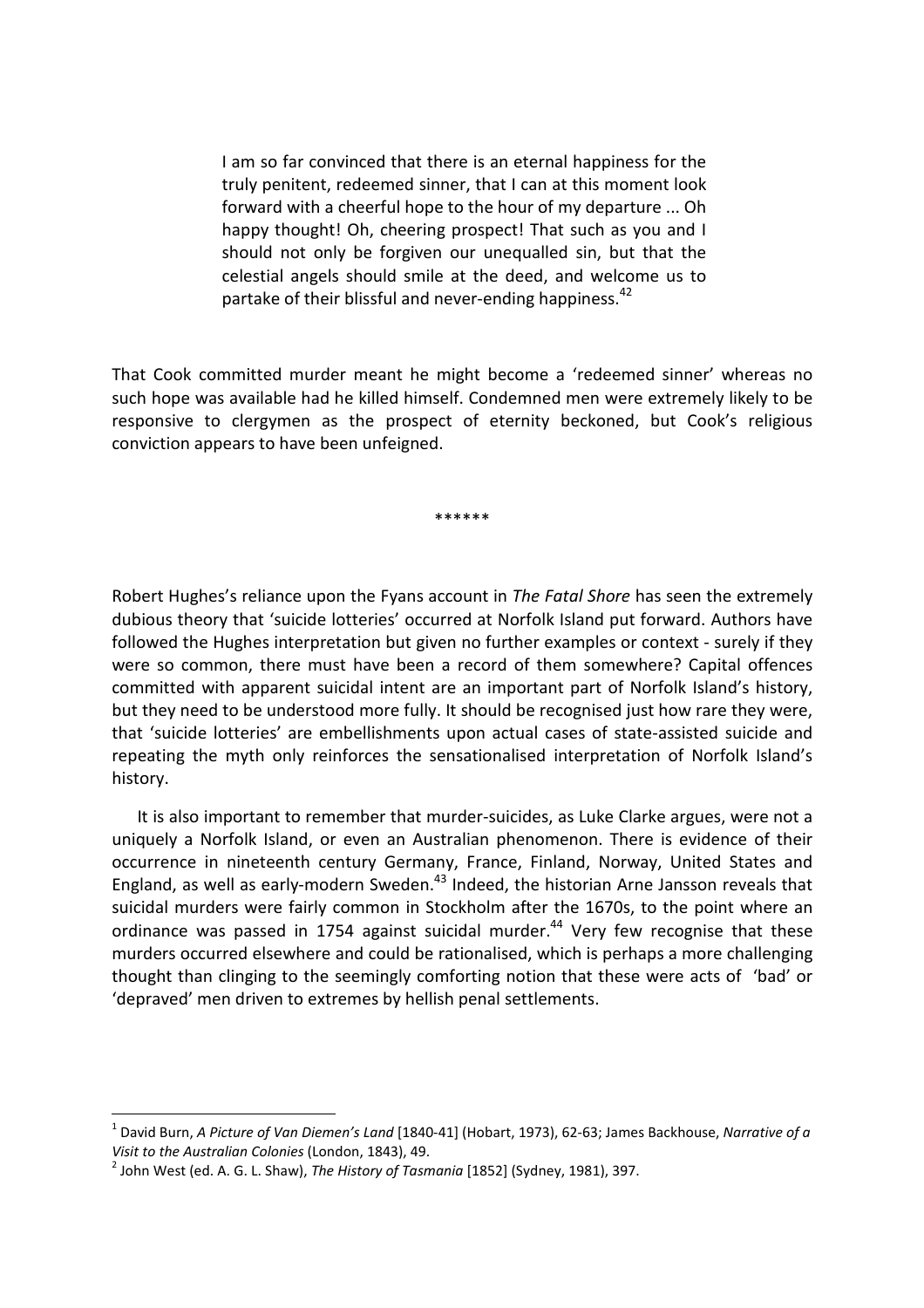3 Stefan Petrow, 'Drawing Lots: Murder at the Port Arthur Penal Settlement in 1835', *Tasmanian Historical Research Association*, 45 (3) (1998), 186-88; Luke Clarke, '"Lost to all Humanity"? Suicide, Religion and Murder Pacts in Convict Van Diemen's Land'. BA Thesis (University of Tasmania, 2002).

<sup>4</sup> William Bernard Ullathorne, *The Catholic Mission in Australasia* (London, 1838), 42, 51-55.

5 Foster Fyans (ed. P. L. Brown), *Memoirs Recorded at Geelong, Victoria* (Geelong, 1986), 101-02.

6 Robert Hughes, *The Fatal Shore* (London, 1987), 469.

7 Examples could be repeated upon end. For examples, see Brian Bailey, *Hellholes: An Account of History's Most Notorious Prisons* (London, 1995), 113, and Sian Rees, *The Ship Thieves: the True Tale of James Porter, Colonial Pirate* (London, 2005) , 195

8 Fyans*, Memoirs*, 102.

 $^9$  Colonial Secretary [ColSec] to Morisset, 8 Sept 1831, 26, ColSec Outward Correspondence, NRS988 4/3822 Reel 765, State Records New South Wales [SRNSW]; *Sydney Gazette*, 11 Jan 1831.

<sup>10</sup> ColSec to Morisset, 31 Oct 1829, 139, NRS988 4.3821 Reel 764, SRNSW.

<sup>11</sup> Alexander Maconochie, 'Criminal Statistics and Movement of the Bond Population of Norfolk Island, to December 1843', *Quarterly Journal of the Statistical Society of London*, Vol. 8 (1845), 30.

<sup>12</sup> Aaron Price, 'History of Norfolk Island c.1774-c.1852, DL MS247-249, Mitchell Library, Sydney [ML], 29.

<sup>13</sup> *Sydney Gazette*, 8 Jan 1831.

<sup>14</sup> *Sydney Gazette*, 27 Feb 1832.

<sup>15</sup> House of Commons 1837-38 (669) *Report from the Select Committee on Transportation*, 268; Maconochie, 'Stats', 30.

<sup>16</sup> *Sydney Gazette*, 13 and 19 Jan 1831.

<sup>17</sup> Morisset to ColSec, 26 April 1831, 31/3305, ColSec Inward Correspondence, NRS905 4/2200, SRNSW.

<sup>18</sup> Morisset to ColSec, 14 Sept 1832, 32/7299, NRS905 4/2200, SRNSW.

<sup>19</sup> The King v Byford and Collins, NRS905 4/2200, SRNSW; CON35/1/2 p.258, Archives Office of Tasmania [AOT].

<sup>20</sup> Morisset to ColSec, 10 June 1833, 33/4685 NRS905 4/2200, SRNSW.

 $21$  Morisset to ColSec, 20 July 1833 33/5346, NRS905 4/2200, SRNSW.

<sup>22</sup> Bourke to Morisset, 12 March 1832, 77, NRS988 4/3822 Reel 765, SRNSW.

<sup>23</sup> Morisset to ColSec, 14 Sept 1832 32.7299, Morisset to ColSec, 10 June 1833 33/4685, Morisset to ColSec, 20 July 1833 33/5346, and Forbes to ColSec, 20 Aug 1833, 33/5449, NRS905 4/2200, SRNSW.

<sup>24</sup> HC 1834 (526) *Bill for the More Effectual Administration of Justice at Norfolk Island; ColSec to Morisset, 3* Sept 1833, 189-90, NRS988 4/3822, SRNSW; James Dowling, 'Norfolk Island Journal, 1833', MLB804, ML. <sup>25</sup> *Sydney Herald*, 22 Aug 1833.

<sup>26</sup> ColSec to Anderson, 30 Nov 1835, 429-30, NRS988 Reel 765, SRNSW.

<sup>27</sup> Hughes claimed that after the September 1833 trials, 'no Norfolk Island convicts were sent to Sydney for trial'. In fact, in December 1842 seven were tried in Sydney for attempting to seize the *Governor Phillip*, and one for murder. See Hughes, *Fatal Shore*, 470.

<sup>28</sup> For more on the Remissions Act, see Tim Causer, "Only a Place fit for Angels and Eagles": the Norfolk Island Penal Settlement, 1825-1855'. PhD Thesis (University of London, 2009), 181-82.

<sup>29</sup> *Sydney Morning Herald*, 22 Oct 1842.

 $30$  Maconochie to ColSec, 12 Aug 1843, 44/6704 and depositions in 43/9464, NRS905 4/2657, SRNSW. Edward Mooney was most likely the prototype of Marcus Clarke's 'Blind Mooney'.

<sup>31</sup> Childs to Champ, 11 July 1846 Command Papers 1847 [785], 180; William Westood, 'Papers of the Suttor Family – Autobiography of the Bushranger William Westwood', MSS2417/5 item 10, ML, 28.

<sup>32</sup> Barrow to Comptroller-General of Convicts, 2 Nov 1846, MM62/18/6392, AOT.

<sup>33</sup> Price to Comptroller-General, 14 Sept 1846, MM62/18/6389, AOT.

<sup>34</sup> SC32/19 Norfolk Island Criminal Court Notes, AOT.

<sup>35</sup> *Sydney Gazette*, 6 Jan 1829. Also Lynette Ross, 'The Final Escape: an Analysis of Suicide at the Penal Settlement of Port Arthur', *Journal of Australian Colonial History*, Vol. 7 (2005), pp.181-202. For more on suicide and mortality at Norfolk Island, see Causer, 'Angels and Eagles', chs. 1 and 6.

<sup>36</sup> Pieter Spierenburg, *The Spectacle of Suffering: Executions and the Evolution of Repression* (Cambridge, 1984), 96.

<sup>37</sup> Alan Grocott, *Convicts, Churches and Clergymen: Attitudes of Convicts and Ex-Convicts Towards the Churches and the Clergy in New South Wales* (Sydney, 1980), 200.

<sup>38</sup> Nan Smith, *Convict Kingston* (Norfolk Island, 1997), 67.

<sup>39</sup> Clarke, 'Lost', 61. Also chapter 6 more generally.

<sup>40</sup> [Laurence Frayne], 'A Convict's Narrative, c.1830', MSS681 [CY1084], ML, 66.